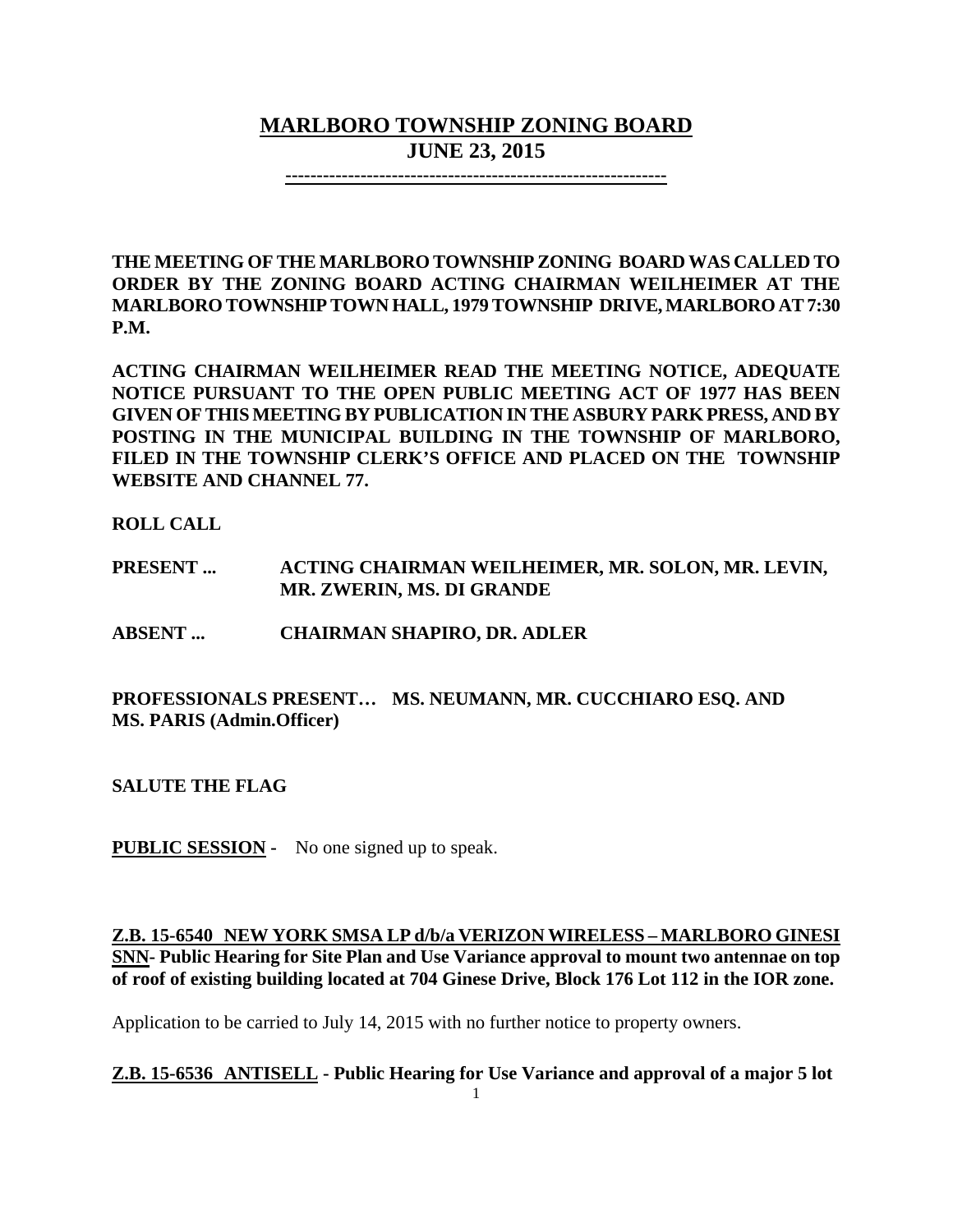### **subdivision with bulk variances that is located on Reids Hill Road, Block 154 Lot 17 & 18 in a split zone (C-3 and LC)**

Application to be carried to July 14, 2015 with no further notice to property owners.

### **Z.B. 15-6529 LITTLE MILL REALTY – Continued Public Hearing for Use Variance to permit Medical/Dental office in a residential zone, located at 2 East Frances Avenue, Block 176 Lot 102, in the R-20 zone**

Application to be carried to July 28, 2015 with no further notice to property owners.

### **Z.B. 15-6537 JESSICA JUNDEF - Public Hearing for Bulk Variance approval to construct a 6' vinyl fence on property line in second front yard , located at 12 Ellery Place, Block 359.01 Lot 2, in the R-20AH-1**

Jessica Jundef was sworn in and gave testimony. Ms. Jundef stated that neighbors on both sides of her property have fences at the rear property line. Ms. Jundef would like to maintain the continuity by installing a similar fence for privacy as well as security. Ms. Jundef stated that she would also like to block the noise from the road. Ms. Jundef noted to the Board, that her rear property line is already setback 20 feet from Vanderburg Road. Mr. Cucchiaro asked the height of the proposed fence. Ms. Jundef stated that it would be 6 feet high, the same as her neighbor's existing fence. Ms. Jundef stated that she plans on installing the same color fence as well.

#### *A motion in the affirmative*

| Offered: | Chairman Weilheimer | Ayes: 6 (Mr. Solon, Mr. Levin, Mr. Zwerin,<br>Acting Chairman Weilheimer,<br>Ms. DiGrande)<br>٠ |
|----------|---------------------|-------------------------------------------------------------------------------------------------|
| Second:  | Mr. Zwerin          | Absent: 2 (Chairman Shapiro, Dr. Adler)<br>Nays:                                                |

**Mr. Frank Kemp** – 8 East Francis had a question regarding procedural issues. Mr. Kemp asked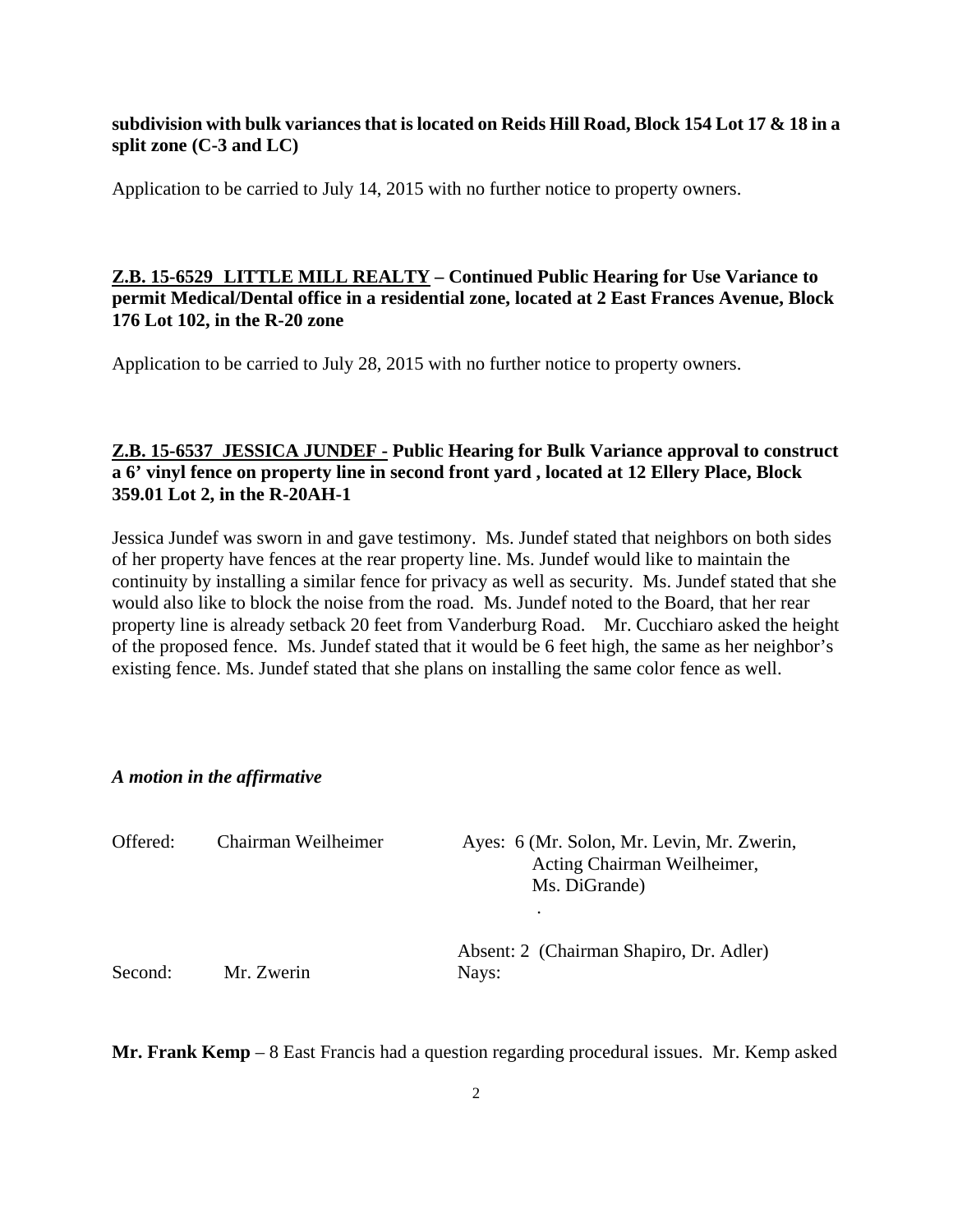why neighboring properties are not notified in advance, when an application is going to be carried. Mr. Cucchiaro explained that the applicant is obligated to notice the neighboring properties the first time as per the state statute.

**Ms. Caroline Stark** – 3 East Francis stated that she will not be able to attend the July 28, 2015 meeting and would like to express her displeasure for the Little Mill Realty application. Mr. Cucchiaro told her that she could write a letter to the board.

## **M E M O R A L I Z A T I O N S**

**Z.B. 15-6532 ERNEST & POLIVIA SERGHIS - Memorialization of Resolution granting Mixed Use Variance and Site Plan approval to construct a 26' x 40' pole-barn for storage of plumbing business equipment, and to maintain the existing dwelling to reside in, with insufficient side and rear yard setbacks for existing accessory structure. Insufficient lot area, frontage, width, depth, and side yard setback for principal structure at 379 Route 79, Block 151 Lot14, in the C-2 zone.**

| Offered: | Acting Chairman Weilheimer | Ayes: 4 (Mr. Solon, Mr. Zwerin,<br>Acting Chairman Weilheimer,<br>Ms. DiGrande) |
|----------|----------------------------|---------------------------------------------------------------------------------|
|          |                            |                                                                                 |

Second:

Mr. Zwerin Absent: 2 (Chairman Shapiro, Dr. Adler)

**Z.B. 15-6535 SINE-TRU TOOL CO., INC. – Memorialization of Resolution granting Use Variance approval to continue auto body use in the Light Industrial zone, at 238 Boundary Road, Block 360 Lot 5, in the LI zone.**